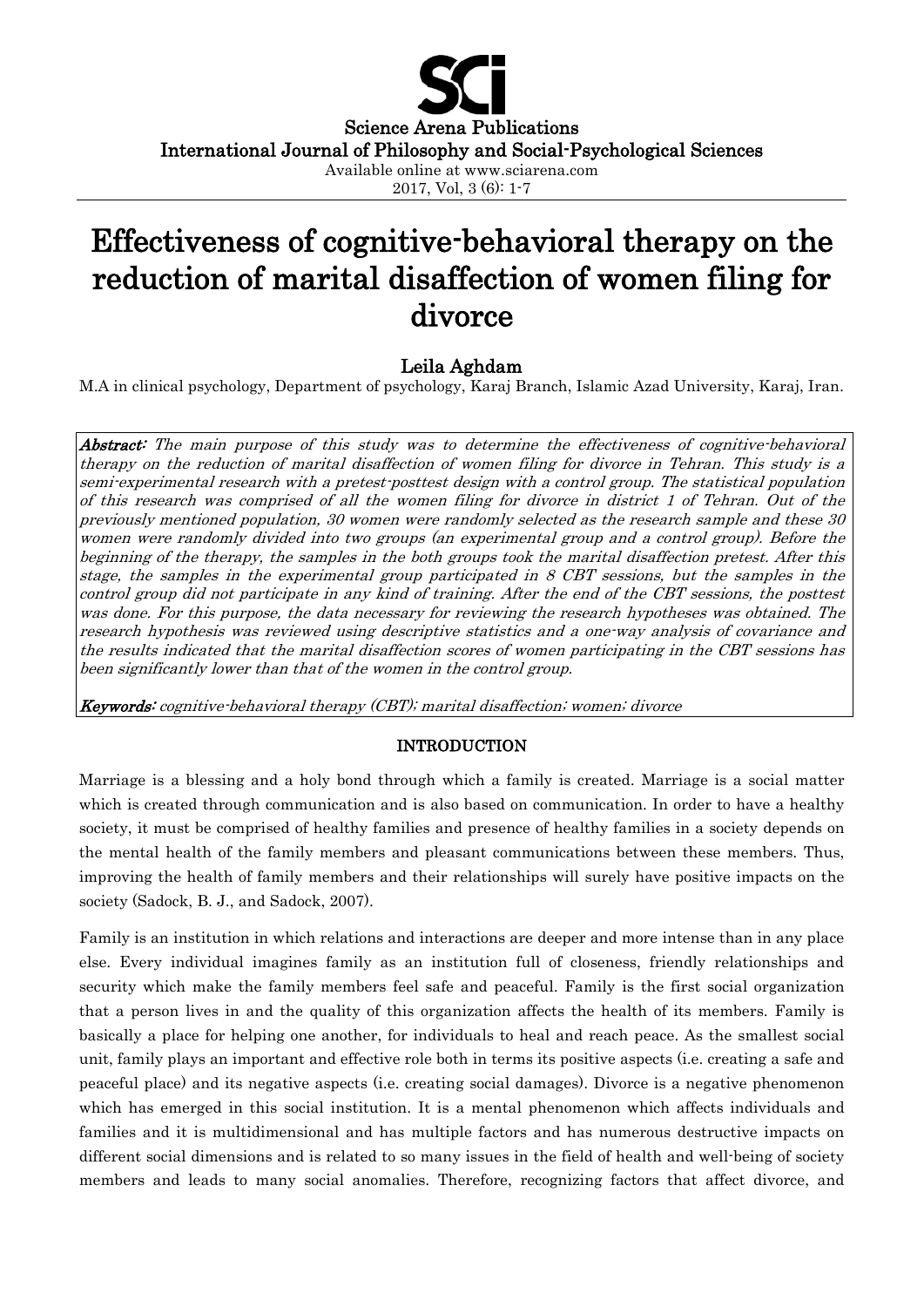training and prevention of it are considered to be some of the priorities of mental health and society (Jafari Nadoshan et al., 2015).

Failing to communication is one of the most common problems that are expressed by dissatisfied spouses. The results obtained from our study show that communication difficulties are a determinative factor of the relationship between distressed spouses and it seems that it intensifies the existing problems. In fact, the issue of marital distress has been the reason behind people visiting mental health centers more than any other psychiatric diagnostic class (Weissman, M., Markowitz, J., & Klerman, 2007). In fact, when couples start to have a close relationship with one another, each of the spouses enter the relationship with a set of dreams and expectations and when these dreams and expectations are replaced with stressful experiences and punishment, the marriage or the relationship would be lost and then end as the couple becomes disaffected (Pines, 2004).

Disaffection is a sad state which is the result of a lack of proportion between the expectations and the reality and the extent of it depends on the extent to which the couple is coordinated in terms of their beliefs. Disaffection can have various dimensions and it often comes along with mental, physical and emotional exhaustion (Pines, 2004; Pines & Nunes, 2003). In addition, after the disaffection, the couple's relationship and their lives would be filled with lack of trust, humiliation, blame, indifferentness and emotional separation. In such cases, the family members would show different symptoms of depression (Tsapelas, Aron & Orbuch, 2009, Patry, 2001). However, when a couple is able to manage the existing conflicts by using positive methods and by avoiding negative interactions, an atmosphere would be created in which there would be so many opportunities for self-exposure which would lead to coming to agreements about family problems (Johansen, 2003).

CBT has been known as one of the prominent therapies used for psychological disorders and conflicts between couples (Poulsen et al., 2014). By creating positive mental states and factors, CBT can play a key role in protecting couples from various diseases and their side effects, immunizing them and preventing these kind of negative states. Currently, therapeutic strategies based on psychological and behavioral have been used as effective and efficient therapeutic strategies in the treatment of many mental and communicative disorders and diseases in many health centers in the developed and advanced countries. These methods are sometimes used as specific methods of treatment and other times, they are used as complementary methods (Yusefi & Khayamnekooyi, 2010).

CBT is often used because this treatment is based on quite different philosophical and psychological traditions. CBT traditions are based on cognitive, rational, empirical and logical positivist assumptions (Fraser, Scott, Solovey & Andrew, 2007). From a cognitive – behavioral point of view, a vicious circle of anxiety has three elements: (a) emotional reactions, (b) physical senses and (c) negative thoughts about feelings (misinterpretation) (White & Barlu, 2002; cited by Fraser et al., 2007). In CBT, when a person visiting a health center has mental problems (including rage, anxiety, guilt, conflict or incompatibility) and is struggling with getting along with daily life and/or stressful incidents, techniques turn into valuable tools for making changes in the way the patient thinks and reacts. Therefore, these tools help reduce mental distress and the level of skills and confidence for overcoming difficult and stressful incidents would be improved (Poulsen et al., 2014).

Numerous studies have focused on the effectiveness of CBT. One of them was the research conducted by Gharedaghi (2013) who showed that CBT affects the satisfaction of pregnant women. Boostanipoor, Sanayi Zaker and Kiamanes (2007), in their research called a meta-analysis of the effectiveness of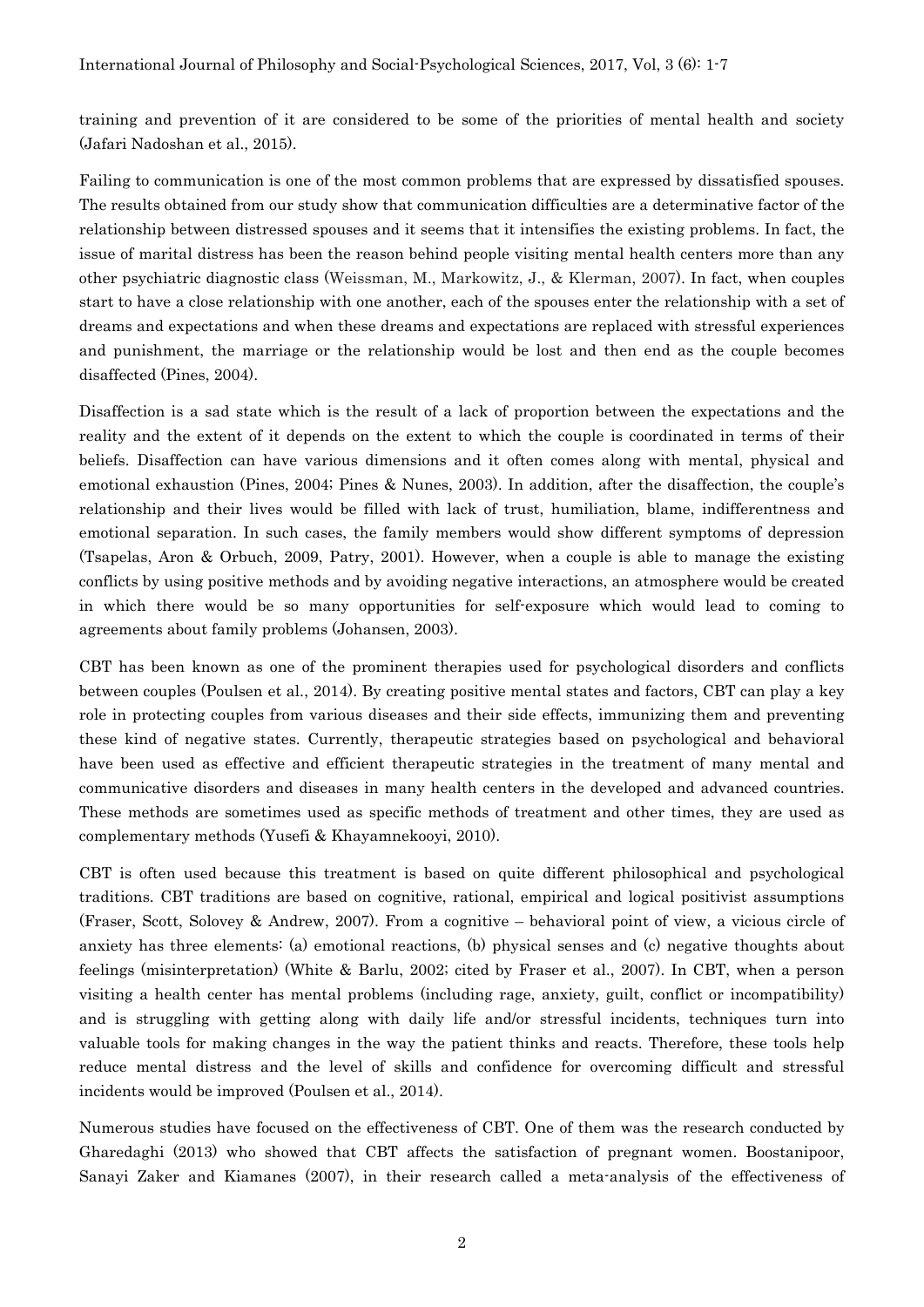cognitive – behavioral patterns in the treatment of marital problems, come to the conclusion than 17% of women treated by cognitive – behavioral marital therapy have shown more improvement. Hafezi Kan and Ghadami (2011) concluded that CBT affects the level of marital satisfaction. The research conducted by Cho et al. (2008) showed that CBT in effective when it comes to reducing automatic negative thoughts, dissatisfaction with mutual relationships and overall marital dissatisfaction.

Given what was previously mentioned and various effects of CBT of mental and communicative disorders, the main purpose of this research is to answer this question: does CBT have an impact on the reduction of the marital disaffection of women filing for divorce?

## Research methodology

This study is an applied research in terms of purpose and it is a quantitative research in terms of the type of data. In this study, a semi-experimental research method with a pretest, a posttest and a control group have been used in order to review the effect of CBT on the reduction of marital disaffection of women filing for divorce. The statistical population of this research was comprised of all of the women filing for divorce in district 1 of Tehran. Out of the previously mentioned population, 30 women were randomly selected as the research sample and these 30 women were randomly divided into two groups (an experimental group and a control group). The samples in the both groups took the marital disaffection pretest. After this stage, the samples in the experimental group participated in 8 CBT sessions (a summary of the CBT sessions has been presented in table 1), but the samples in the control group did not participate in any kind of training. After the end of the experimental intervention for the experimental group, the posttest was done for both groups in order to measure the marital disaffection of the samples. Ultimately, SPSS ver.20 software and analysis of covariance test were used in order to analyze the research data.

Table 1 - a summary of the content of CBT sessions for the samples of the experimental group

| <b>Session Number</b>                                                                     | Summary of the sessions                                                       |  |  |  |  |  |
|-------------------------------------------------------------------------------------------|-------------------------------------------------------------------------------|--|--|--|--|--|
| First                                                                                     | Explaining the necessity of participation in the sessions, promoting group    |  |  |  |  |  |
|                                                                                           | cohesion and emphasizing mutual relationships, members' becoming familiar     |  |  |  |  |  |
|                                                                                           | with one another and taking the pretest at the end                            |  |  |  |  |  |
| Second                                                                                    | Members' becoming familiar to specific types of thinking and differences in   |  |  |  |  |  |
|                                                                                           | their moods and relations, constructive thinking versus destructive thinking, |  |  |  |  |  |
|                                                                                           | necessary thinking versus unnecessary thinking, positive thinking versus      |  |  |  |  |  |
|                                                                                           | negative thinking.                                                            |  |  |  |  |  |
| Third                                                                                     | Informing samples about cognitive deviations and their impact on marriages    |  |  |  |  |  |
| Familiarity with the function of daily activities and how it affects one's mood<br>Fourth |                                                                               |  |  |  |  |  |
| Fifth                                                                                     | Enriching daily activities has been the purpose of this session, pleasant     |  |  |  |  |  |
|                                                                                           | activities are mainly rewarding and bring people peace.                       |  |  |  |  |  |
| Sixth                                                                                     | In this session, the discussion was about goal-setting, clear goals versus    |  |  |  |  |  |
|                                                                                           | ambiguous goals, time management, planning for the future, making             |  |  |  |  |  |
|                                                                                           | Maslow's pyramid of needs known to others                                     |  |  |  |  |  |
| Seventh                                                                                   | In this session, how people communicate and their communications affect       |  |  |  |  |  |
|                                                                                           | their moods was the main purpose of this session. Assertiveness and           |  |  |  |  |  |
|                                                                                           | communication styles training were the main activities in this session.       |  |  |  |  |  |
| Eighth                                                                                    | Overviewing previous sessions and consolidating the changes that have been    |  |  |  |  |  |
|                                                                                           | made, the method for consolidating the changes, transferring it to daily life |  |  |  |  |  |
|                                                                                           | and ultimately doing the posttest.                                            |  |  |  |  |  |

Marital disaffection scale (CBM): this is a self-measurement tool which has been designed by Pines (Malach & Pines, 2005) for measuring the degree of marital disaffection among couples. This scale has 21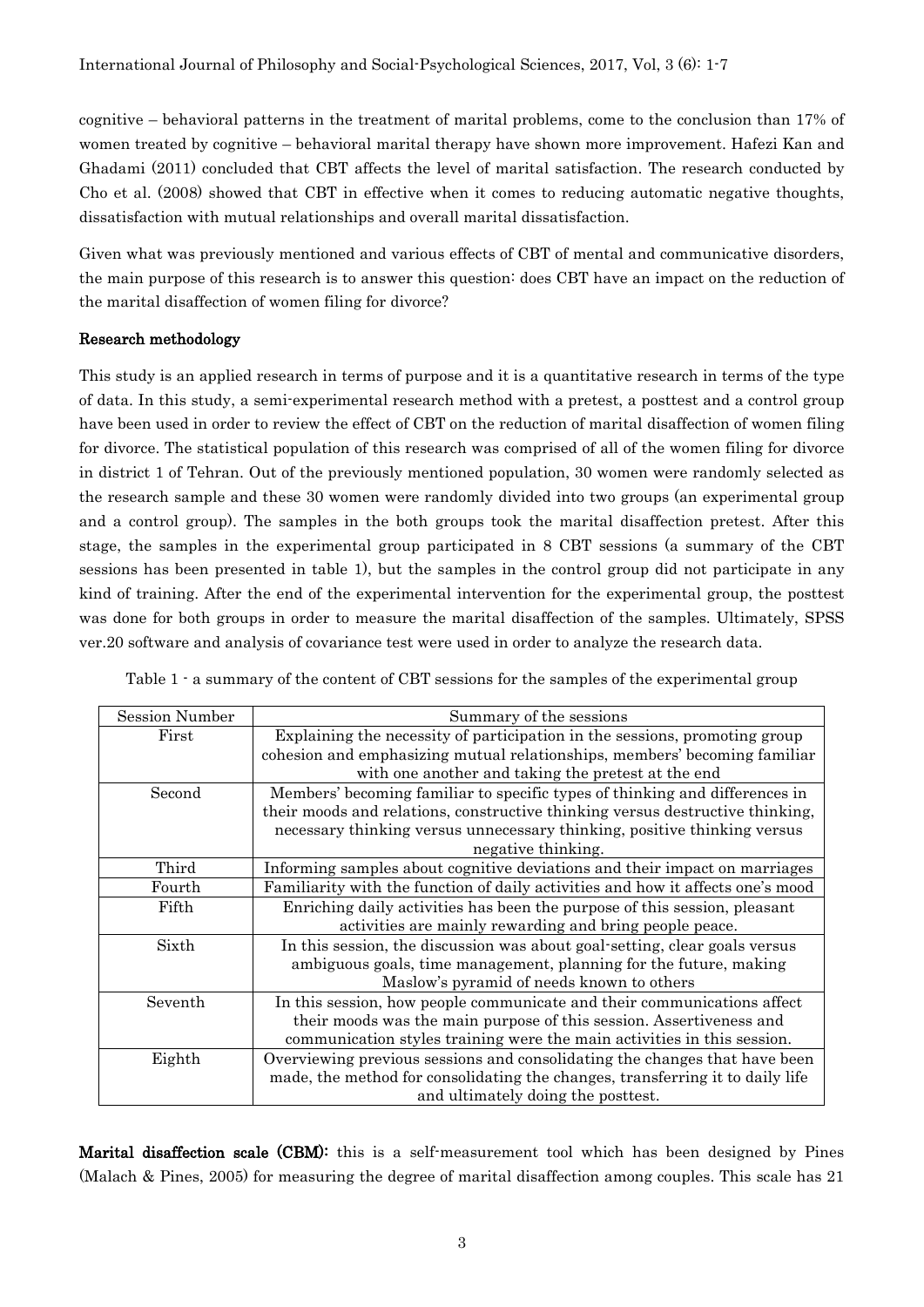items which has three main components: physical exhaustion, emotional exhaustion and mental exhaustion. The reliability coefficient of the scale was calculated to be equal to 0.89 for a one-month period using the retest method, 0.76 for a two-month period and 0.66 for a four-month period (Malach & Pines, 2005). Navidi used the aforementioned questionnaire on 240 samples including 120 nurses and 120 teachers. The reliability coefficient of this questionnaire was calculated to be equal to 0.86 using Cronbach's alpha and the reliability coefficient was calculated to be equal to 0.89, 0.76 and 0.66 for a onemonth, two-month and four-month period, respectively and the retest method was used to calculate this coefficient (Navidi, Adib & Sabaghian, 2007). In the present study, the Cronbach's alpha and split-half methods were used for determining the reliability of this scale which were equal to 0.83 and 0.81, respectively. This indicated that the scale had desirable reliability coefficient.

#### Research findings

In the present study, 30 women filing for divorce were divided into an experimental group and a control group. Table (2) shows the descriptive data about marital disaffection of the research samples with the separation of groups.

| Stages of the test | Statistical index | Number | Average | Standard  |  |  |  |  |  |  |
|--------------------|-------------------|--------|---------|-----------|--|--|--|--|--|--|
|                    | Group             |        |         | deviation |  |  |  |  |  |  |
| Control<br>Pretest |                   | ۱b     | 109.36  | 9.29      |  |  |  |  |  |  |
|                    | Experimental      | 15     | 108.26  | 9.36      |  |  |  |  |  |  |

Posttest | Control | 15 | 106.52 | 8.26

Experimental 15 10.71

Table 2: mean and standard deviation of the marital disaffection scores of women filing for divorce in the pretest and posttest stages

According to table 2, marital disaffection scores of the experimental group has been reduced in comparison to the control group; whereas, no significant change can be seen in the control group.

In this study, in order to review the research hypotheses, a univariate analysis of covariance (ANCOVA) was used. This test was used because the researcher had used pretest as a control variable in order to control the effect of previous preparedness and to moderate the effect of this variable.

Before using the ANCOVA test, some of the important assumptions of this statistical test must be reviewed, because if these assumptions are not observed, the research results might be biased. Presumptions of using analysis of covariance are: normality of the distribution of data, error covariance and homogeneity of the regression lines. These three assumptions were reviewed by the researcher before the analysis of covariance. Fortunately, all of these three assumptions had been observed; which means that the analysis of covariance was fit to be used for analyzing the research data. The results obtained from the covariance test can be seem in the tables 3 and 4.

Table 3: univariate analysis of covariance in terms of the mean of marital disaffection posttest which was taken by women filing for divorce in the experimental group and the control group with pretest control

| Source of | Sum of   | DF | Mean     | F         | Sig   | Ita square |
|-----------|----------|----|----------|-----------|-------|------------|
| Variance  | squares  |    | Square   |           |       |            |
| Pre test  | 514.36   |    | 514.36   | $11.52\,$ | 0.001 | 0.22       |
| Group     | 12926.03 |    | 12926.03 | 141.24    | 0.001 | 0.936      |
| Error     | 2365.31  | 27 | 75.36    |           |       |            |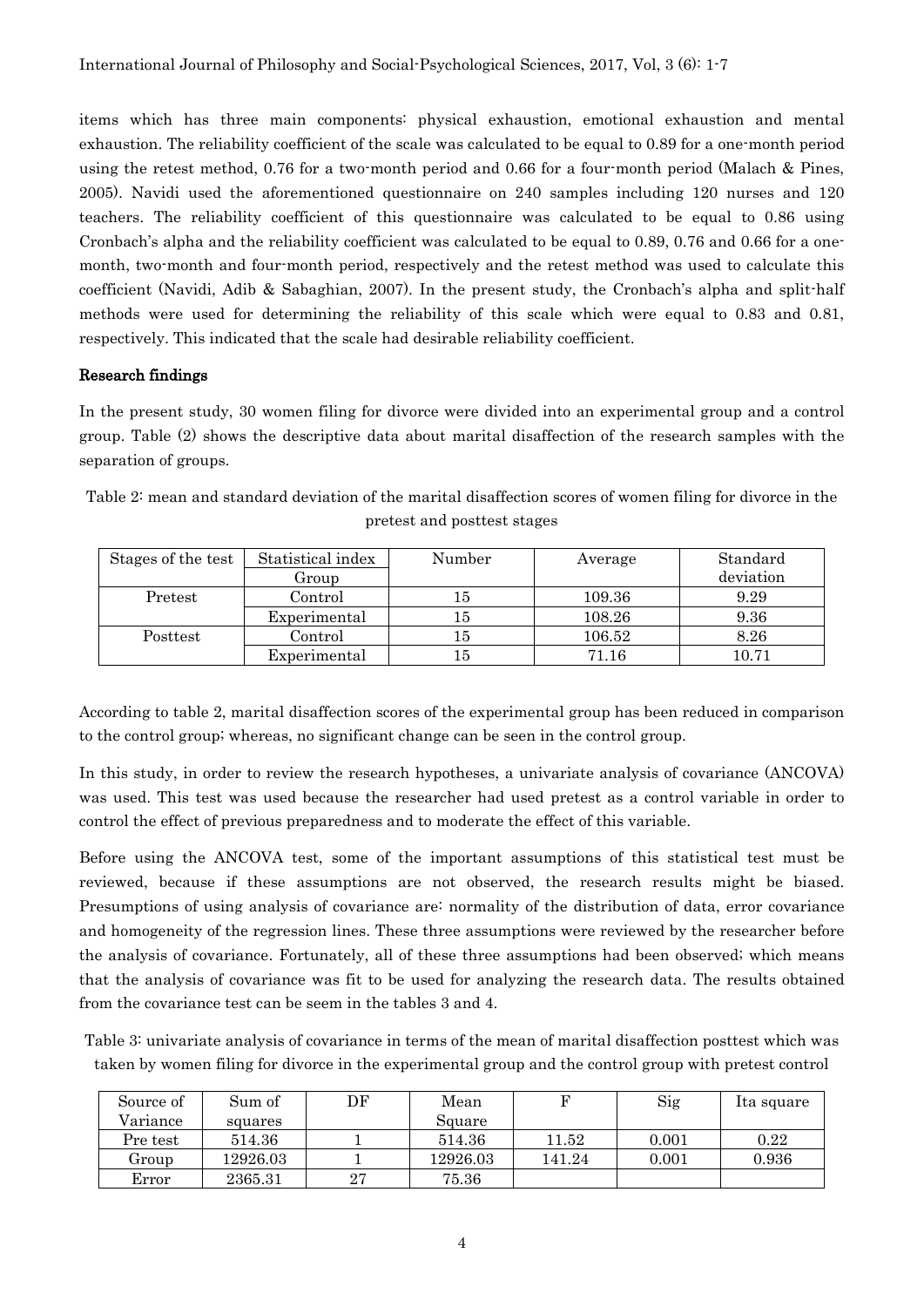The results of ANCOVA for the primary hypothesis have been presented in table 3. According to this table, P<0.001 and F=141.24 which indicate that the size of the F-test for the intergroup effect is equal to 141.24 with a degree of freedom of 1 and 27 which means that it is significant at a 1-percent alpha level. This also means that there is a significant difference between the control group and the experimental group after the moderation of the effects associated with preliminary differences (i.e. marital disaffection pretest). Given the descriptive finding, a significant reduction was seen in the mean scores of marital disaffection in the posttest stage for the experimental group relative to the control group. Thus, it can be concluded that using CBT can significantly affect reduction of marital disaffection of women filing for divorce.

#### Discussion and conclusion

Marriage is a requirement of presence of stability, compatibility and quality in a relationship in the views of couples and marital satisfaction plays an important role in the normal function of a family. Many couples experience so much marital incompatibility and conflict, and according to many studies, CBT is a psychological therapy that has the necessary standards for an effective treatment. Thus, the purpose of this research was to determine the effectiveness of CBT on the reduction of marital disaffection of women filing for divorce. According to the findings of this research, CBT reduces the level of marital disaffection in women. The results of this research comply with the findings of researches conducted by Gharedaghi et al. (2013), Boostanipoor, Sanayi Zaker and Kiamanesh (2007) Hafezi Kan Kat and Ghadami (2011) and Cho et al. (2010).

In explaining the findings of this research, it can be said that since these women have some kind of stress and anxiety and subsequent to this, marital compatibility and quality of life of couples would be affected and marital disaffection increases and education of stress-reduction methods through behavioral – psychological methods such as body relaxation and women's assertiveness training have been able to significantly reduce the stress and anxiety that are mainly felt before filing for divorce and the relationship between couples improves and the marital disaffection felt by women decreases.

Women asking for divorce have reported dissatisfactions about their marriage which reduces the quality of a marriage. According to the treatment protocol of this research, individual needs and purposes have been discussed based on which Maslow's needs, long-term, average-term and short-term purposes were managed and purposefulness of marriage was interpreted as a natural cycle of live and a process for prosperity which significantly reduces the ambiguity of negative predictions and couples' relationship became more meaningful. According to the findings of this research, logical-emotional-behavioral therapy training in the frame of ABCD formula was able to give rise to false marital attributions which can be a factor that reduces marital disaffection.

In this research, presenting weekly homework such as behavior monitoring table, tracking positive and negative thoughts throughout the week, table of activating occurrences, beliefs and consequences, a checklist of daily activities, a table for contacting people and so on, make the couple cooperate with one another throughout the week which increased the field for mental and emotional support given by one spouse to another, and this is another causes of the reduction in marital disaffection. The cognitive  $$ behavioral approach focuses on the different types of family interactions and it considers family relations, cognitions, emotions and behaviors as they interact with one another. Cognitive inference can evoke emotion and behavior and emotion and behavior can affect cognition in a bilateral process which is sometimes responsible for maintaining dysfunction in a family.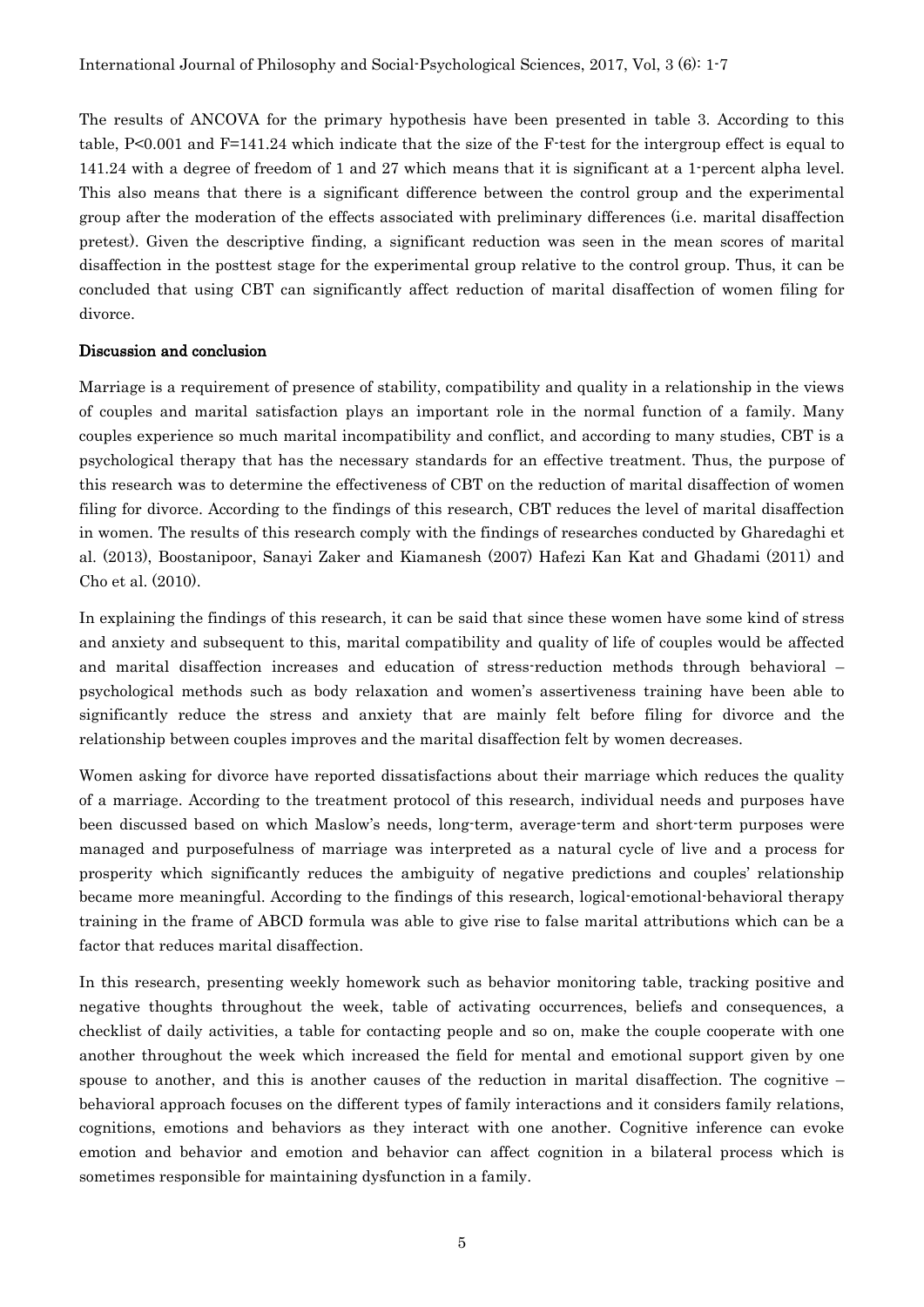As an overall result of the research, it can be said that cognitive – behavioral group therapy has a positive and significant impact on the reduction of marital disaffection of women asking for divorce. In addition, this type of therapy has a positive effect on the dimensions of marital disaffection (mental, physical and emotional exhaustion) as well and reduces them.

Some of the important limitations of this research were as follows: the status and degree of marital disaffection of men (due to unavailability) has not been studied. Therefore, it is recommended to other researches in other cities who have the ability to interfere in the prevention of divorce to use CBT for reducing marital disaffection. It is also suggested to researchers to pay attention to other factors that affect couples' getting a divorce and to review marital disaffection of women in a larger sample and also compare marital disaffection in men and women. The applicable techniques and methods of the interpersonal therapy approach must be taught to counselors and educators working with families so that they would be able to use this effective therapy method and to review a wide range of marital incompatibilities.

#### Reference

- Boostanipoor, Alireza; Sanayi Zaker, Bagher; Kiamanesh, Alireza (2007). A meta-analysis of the effectiveness of cognitive – behavioral patterns in the treatment of marital problems. Quarterly journal of counseling researches and news, (22) 6: 7-25.
- Cho, Hun Ju, Kwon, Jung Hye, Lee, Jeong Jae (2008). Antenatal Cognitive behavioral Therapy for Prevention of Postpartum Depression: A Pilot Study. Yonsei Medical Journal, 49(4):553-562.
- Fraser, J. Scott, Solovey, and Andrew D., (2007) Second-Order Change in Psychotherapy: The Golden Thread That Unifies Effective Treatments; Washington, DC: American Psychological Association.
- Hafezi Kan Kat, Hossein; Ghadami, Seyed Amir (2011). A comparative review of the effect of group counseling on the cognitive – behavioral and the selection approaches on the marital satisfaction of couples in Noor Abad city. Quarterly journal of counseling researches, (10) 38: 50-80.
- Jafari Nadoshan, A; Zare, H; Hoseini Hanzaee, A; Poor Salehi Navideh, M & Zini, M (2015). Evaluation and comparison of the divorced women mental health and compliance and cognitive emotion regulation with married women in Yazd city. Journal of Women and society,6(2), 1-16.
- Johansen S (2003) the revolution in couple therapy. Journal of Marital and family Therapy. 29: 348-365.
- Malach-Pines, A. (2005). The Burnout Measure, Short Version. International Journal of Stress Management, 12(1), 78.
- Navidi, F. Adib rad N, Sabaghiyan Z. (2007). Relationship between marital disenchantment with environmental factors in male and female nurses. J Pschol, 11(3), 275-287.
- Patry, S. (2001). Interpersonal Psychotherapy in the Treatment of Depression. CANADIAN JOURNAL OF CME, 13(7), 31-47.
- Pines, A. M. (2004). Adult attachment styles and their relationship to burnout: A preliminary, crosscultural investigation. Work & Stress,  $18(1)$ , 66-80.
- Pines, A. M., & Nunes, R. (2003). The relationship between career and couple burnout: Implications for career and couple counseling. Journal of employment counseling, 40(2), 50-64.
- Poulsen, S., Lunn, S., Daniel, S. I., Folke, S., Mathiesen, B. B., Katznelson, H., & Fairburn, C. G. (2014). A randomized controlled trial of psychoanalytic psychotherapy or cognitive-behavioral therapy for bulimia nervosa. American Journal of Psychiatry, 171(1), 109-116.